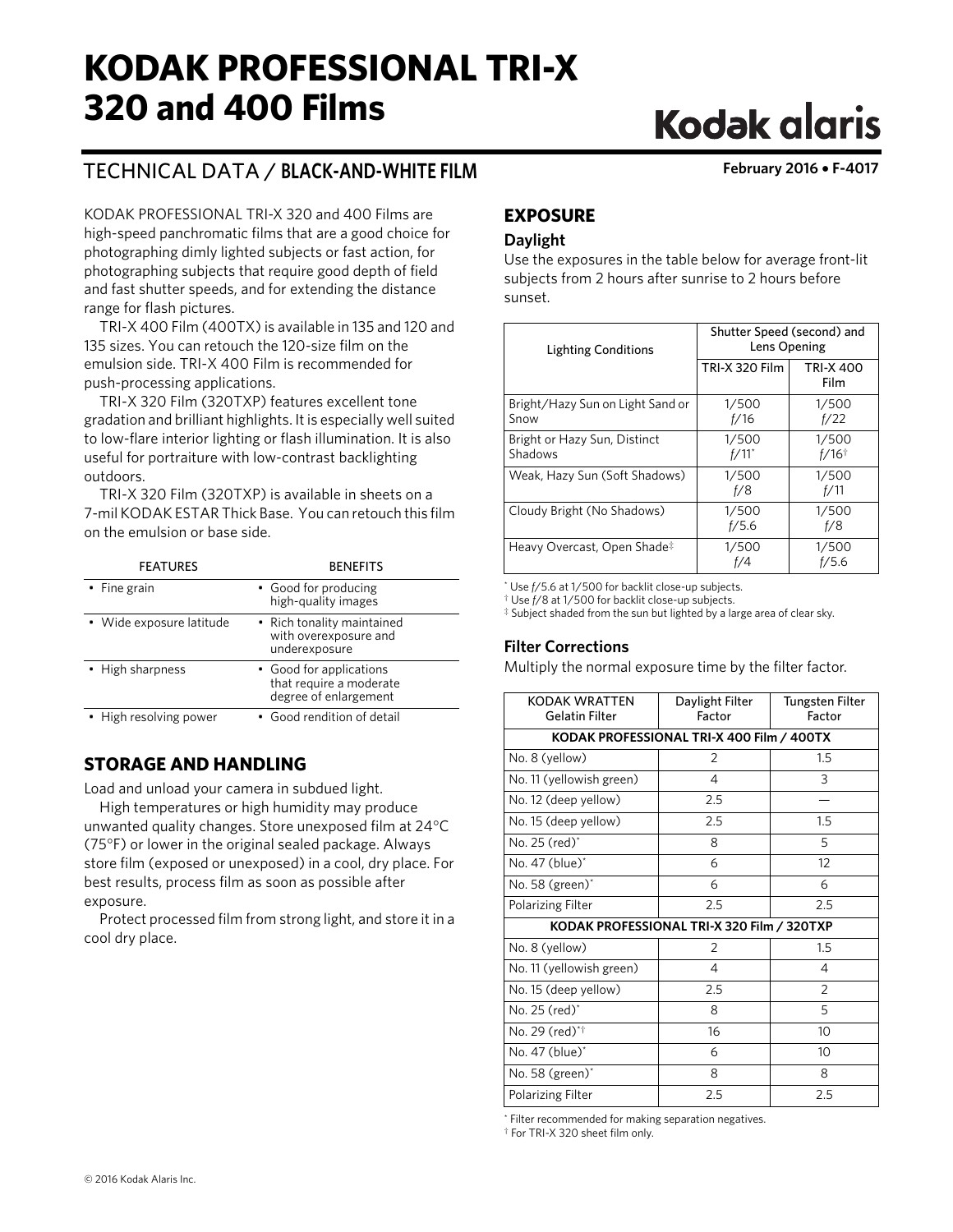#### **Exposure and Development Adjustments for Long and Short Exposures**

At the exposure times in the table below, compensate for the reciprocity characteristics of this film by increasing exposure and adjusting the development as shown.

| If Indicated<br>Exposure<br>Time Is<br>(Seconds) | Use This<br>Lens-<br>Aperture<br>Adjustment | <b>OR</b> | <b>This Adjusted</b><br>Exposure<br>Time<br>(Seconds) | <b>AND Use This</b><br>Development<br>Adjustment |
|--------------------------------------------------|---------------------------------------------|-----------|-------------------------------------------------------|--------------------------------------------------|
| 1/100,000                                        | +1 stop                                     |           | Change<br>Aperture                                    | $+20%$                                           |
| 1/10,000                                         | $+1/2$ stop                                 |           | Change<br>Aperture                                    | $+15%$                                           |
| 1/1,000                                          | None                                        |           | None                                                  | $+10%$                                           |
| 1/100                                            | None                                        |           | None                                                  | None                                             |
| 1/10                                             | None                                        |           | None                                                  | None                                             |
|                                                  | +1 stop                                     |           | $\overline{2}$                                        | $-10%$                                           |
| 10                                               | +2 stops                                    |           | 50                                                    | $-20%$                                           |
| 100                                              | $+3$ stops                                  |           | 1200                                                  | $-30%$                                           |

It may be difficult to use the table to estimate the adjusted times for calculated exposure times between 1 and 100 seconds. The graphs that follow will help you find the adjusted times for calculated exposure times between those given in the table.



)B\*&

## **DARKROOM RECOMMENDATIONS**

Handle unprocessed film in total darkness.

Using a safelight *will* affect your results. If absolutely necessary, after development is half complete, you can use a safelight equipped with a KODAK 3 Safelight Filter (dark green) with a 15-watt bulb for a few seconds. Keep the safelight at least 4 feet (1.2 metres) from the film. Run tests to determine that safelight use gives acceptable results for your application.

For information on safelight testing, see KODAK Publication No. K-4, *How Safe Is Your Safelight?*

## **PROCESSING**

The following starting-point recommendations are intended to produce a contrast index of 0.56. Make tests to determine the best development time for your application.

**Note:** Tank development times shorter than 5 minutes may produce unsatisfactory uniformity.

## **MANUAL PROCESSING**

#### **Small-Tank Processing (8- or 16-ounce tank)**

With small single- or double-reel tanks, drop the loaded film reel into the developer and attach the top to the tank. Firmly tap the tank on the top of the work surface to dislodge any air bubbles. Provide initial agitation of 5 to 7 inversion cycles in 5 seconds; i.e., extend your arm and vigorously twist your wrist 180 degrees.

Then repeat this agitation procedure at 30-second intervals for the rest of the development time.



## **Large-Tank Processing (1/2- to 3 1/2-gallon tank)—Rolls and Sheets**

Agitate continuously for the first 15 to 30 seconds by raising and lowering the basket, rack, or spindle 1/2-inch. Do not agitate the basket, rack, or spindle for the remainder of the first minute. Then agitate once per minute by lifting the basket, rack, or spindle out of the developer, tilting it approximately 30 degrees, draining it for 5 to 10 seconds, and reimmersing it. Alternate the direction of tilting the basket, rack, or spindle.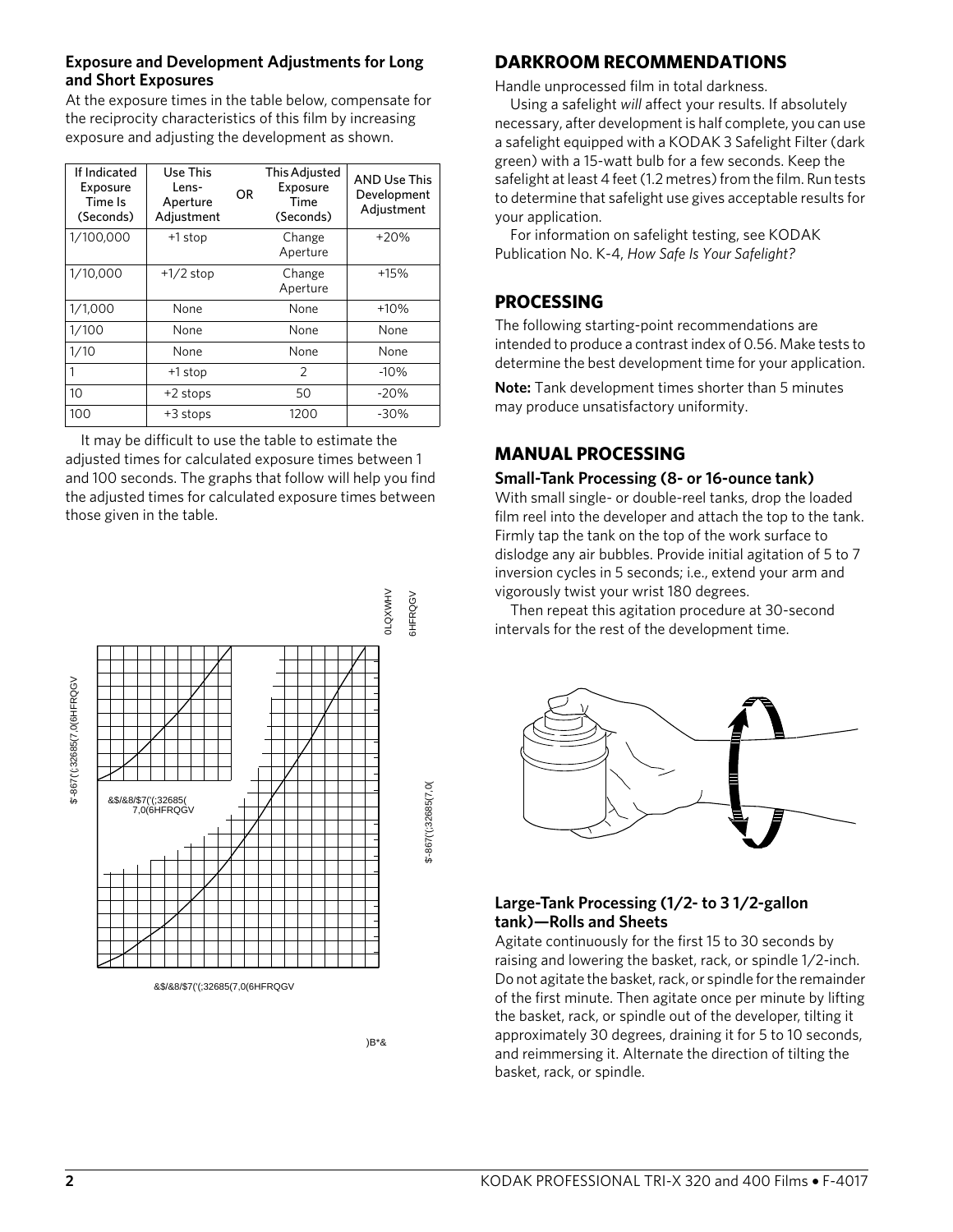#### **TRI-X 400 Film / 400TX**

| <b>KODAK</b>                        | Development Time (Minutes)        |                         |                        |                                  |                                   |                                   |                         |                                 |                                  |                                   |
|-------------------------------------|-----------------------------------|-------------------------|------------------------|----------------------------------|-----------------------------------|-----------------------------------|-------------------------|---------------------------------|----------------------------------|-----------------------------------|
| <b>PROFESSIONAL</b><br>Developer or |                                   |                         | Small Tank*            |                                  |                                   |                                   | Large Tank <sup>†</sup> |                                 |                                  |                                   |
| Developer and<br>Replenisher        | $65^{\circ}$ F<br>$(18^{\circ}C)$ | 68°F<br>$(20^{\circ}C)$ | $70^\circ F$<br>(21°C) | $72^{\circ}F$<br>$(22^{\circ}C)$ | $75^{\circ}$ F<br>$(24^{\circ}C)$ | $65^{\circ}$ F<br>$(18^{\circ}C)$ | 68°F<br>$(20^{\circ}C)$ | $70^\circ F$<br>$(21^{\circ}C)$ | $72^{\circ}F$<br>$(22^{\circ}C)$ | $75^{\circ}$ F<br>$(24^{\circ}C)$ |
| T-MAX                               | $6^{3}/4$                         | 6                       | $5^3/4$                | $5^{1/2}$                        | $4^{3}/4$                         | <b>NR</b>                         |                         |                                 |                                  |                                   |
| T-MAX RS                            | $4^{3}/4$                         | $4^{1}/2$               | $4^{1}/4$              | 4                                | $3^{1/2}$                         | $5^{1}/2$                         | 5                       | $4^{3}/4$                       | $4^{1/2}$                        | $\overline{4}$                    |
| $HC-110(B)$                         | $4^{1/2}$                         | $3^{3}/4$               | $3^{1/2}$              | 3                                | $2^{1/2}$                         | 5                                 | $4^{1/2}$               | 4                               | $3^{1/2}$                        | 3                                 |
| $D-76$                              | 8                                 | $6^{3}/4$               | $6^{1}/4$              | $5^{1}/2$                        | $4^{3}/4$                         | $9^{1}/4$                         | $7^{3}/4$               | 7                               | $6^{1/2}$                        | $5^{1}/2$                         |
| $D-76(1:1)$                         | $10^{3}/4$                        | $9^{3}/4$               | 9                      | $8^{1}/2$                        | $7^{3}/4$                         | $12^{1/4}$                        | 11                      | $10^{1/2}$                      | $9^{3}/4$                        | $8^{3}/4$                         |
| <b>XTOL</b>                         | 8                                 | 7                       | $6^{1}/4$              | $5^3/4$                          | $4^{3}/4$                         | $9^{1}/4$                         | 8                       | $7^{1}/4$                       | $6^{1/2}$                        | $5^{1/2}$                         |
| XTOL (1:1)                          | 10                                | 9                       | $8^{1}/2$              | 8                                | $7^{1/4}$                         | $11^{1/2}$                        | $10^{1/2}$              | $9^{3}/4$                       | $9^{1}/4$                        | $8^{1}/4$                         |

\* With agitation at 30-second intervals. Development times shorter than 5 minutes may produce unsatisfactory results.

† With manual agitation at 1-minute intervals. Development times shorter than 5 minutes may produce unsatisfactory results.

NR = Not Recommended.

#### **Tray and Large-Tank Processing —Sheets**

Provide continuous agitation; rotate the sheets 90 degrees as you interleave them. Prewetting sheet film may improve tray process uniformity.

| <b>KODAK</b>                        | Development Time (Minutes)        |                         |                                 |                                  |                                   |  |  |  |  |  |
|-------------------------------------|-----------------------------------|-------------------------|---------------------------------|----------------------------------|-----------------------------------|--|--|--|--|--|
| <b>PROFESSIONAL</b><br>Developer or | $Trav^*$                          |                         |                                 |                                  |                                   |  |  |  |  |  |
| Developer and<br>Replenisher        | $65^{\circ}$ F<br>$(18^{\circ}C)$ | 68°F<br>$(20^{\circ}C)$ | $70^\circ F$<br>$(21^{\circ}C)$ | $72^{\circ}F$<br>$(22^{\circ}C)$ | $75^{\circ}$ F<br>$(24^{\circ}C)$ |  |  |  |  |  |
| T-MAX RS                            | 3                                 | $2^{3}/4$               | $2^{1/2}$                       | NR.                              | <b>NR</b>                         |  |  |  |  |  |
| $HC-110(B)$                         | $3^{3}/4$                         | $3^{1}/4$               | 3                               | $2^{3}/4$                        | $2^{1/2}$                         |  |  |  |  |  |
| $D-76$                              | $6^{3}/4$                         | 6                       | $5^{1}/2$                       | 5                                | $4^{1}/2$                         |  |  |  |  |  |
| $D-76(1:1)$                         | $10^{1/4}$                        | 9                       | $8^{1}/2$                       | $7^3/4$                          | $6^{3}/4$                         |  |  |  |  |  |
| <b>XTOL</b>                         | $6^{3}/4$                         | 6                       | $5^{1}/2$                       | 5                                | $4^{1}/2$                         |  |  |  |  |  |
| XTOL (1:1)                          | $9^{1}/2$                         | $8^{1/2}$               | $7^3/4$                         | $7^{1}/4$                        | $6^{1}/4$                         |  |  |  |  |  |

#### **TRI-X 320 Film / 320TXP—Sheets**

\* With continuous agitation.

#### **TRI-X 320 Film / 320TXP—Sheets**

| <b>KODAK</b>                        | Development Time (Minutes) |                         |                        |                                  |                                   |                                   |                                            |                                 |                          |                        |  |
|-------------------------------------|----------------------------|-------------------------|------------------------|----------------------------------|-----------------------------------|-----------------------------------|--------------------------------------------|---------------------------------|--------------------------|------------------------|--|
| <b>PROFESSIONAL</b><br>Developer or |                            |                         | Large Tank*            |                                  |                                   |                                   | Large Tank With Gaseous Burst <sup>†</sup> |                                 |                          |                        |  |
| Developer and<br>Replenisher        | $65^{\circ}$ F<br>(18°C)   | 68°F<br>$(20^{\circ}C)$ | $70^\circ F$<br>(21°C) | $72^{\circ}F$<br>$(22^{\circ}C)$ | $75^{\circ}$ F<br>$(24^{\circ}C)$ | $65^{\circ}$ F<br>$(18^{\circ}C)$ | 68°F<br>$(20^{\circ}C)$                    | $70^\circ F$<br>$(21^{\circ}C)$ | $72^{\circ}$ F<br>(22°C) | $75^\circ F$<br>(24°C) |  |
| <b>T-MAX RS</b>                     | 4                          | $3^{1}/2$               | $3^{1}/4$              | <b>NR</b>                        | <b>NR</b>                         | 3                                 | $2^{3}/4$                                  | $2^{1/2}$                       | <b>NR</b>                | <b>NR</b>              |  |
| $HC-110(B)$                         | $4^{3}/4$                  | $4^{1}/4$               | 4                      | $3^{1}/2$                        | 3                                 | $3^{3}/4$                         | $3^{1}/4$                                  | 3                               | $2^{3}/4$                | $2^{1/2}$              |  |
| $D-76$                              | $8^{1}/2$                  | $7^{1/2}$               | 7                      | $6^{1}/4$                        | $5^{1}/2$                         | $6^{3}/4$                         | 6                                          | $5^{1}/2$                       | 5                        | $4^{1}/2$              |  |
| $D-76(1:1)$                         | $12^3/4$                   | $11^{1}/4$              | $10^{1/2}$             | $9^{3}/4$                        | $8^{1}/2$                         | $10^{1}/4$                        | 9                                          | $8^{1}/2$                       | $7^3/4$                  | $6^{3}/4$              |  |
| <b>XTOL</b>                         | $8^{1}/2$                  | $7^{1/2}$               | 7                      | $6^{1}/4$                        | $5^{1}/2$                         | $6^{3}/4$                         | 6                                          | $5^{1}/2$                       | 5                        | $4^{1}/2$              |  |
| XTOL (1:1)                          | 12                         | $10^{1/2}$              | $9^{3}/4$              | 9                                | $7^3/4$                           | $9^{1}/2$                         | $8^{1}/2$                                  | $7^3/4$                         | $7^{1}/4$                | $6^{1}/4$              |  |

\* With manual agitation at 1-minute intervals.

† With gaseous-burst agitation (1 second every 10 seconds) that provides pressure to raise the solution level 5/8 inch (16 mm). Development times shorter than 5 minutes may produce unsatisfactory uniformity.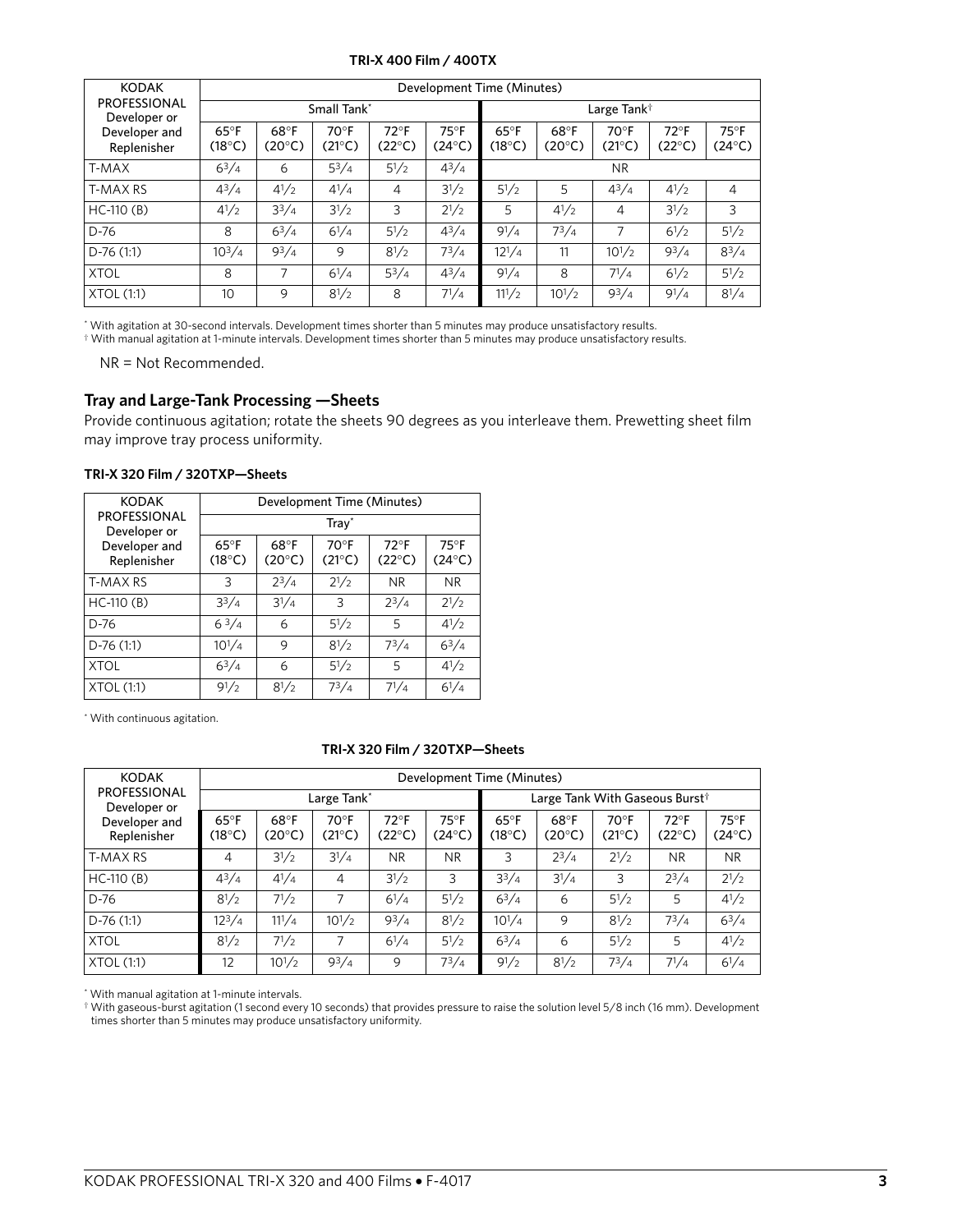#### **Rotary-Tube Processing**

Follow the agitation recommendations for your processor. The design of the machine and the agitation will significantly affect the development time required to obtain optimum contrast. The times given below are starting-point recommendations. Make tests to determine if results are acceptable for your needs.

| <b>KODAK</b>                                                        | Development Time (Minutes)        |                         |                                   |                                  |                                 |  |  |  |  |
|---------------------------------------------------------------------|-----------------------------------|-------------------------|-----------------------------------|----------------------------------|---------------------------------|--|--|--|--|
| <b>PROFESSIONAL</b><br>Developer or<br>Developer and<br>Replenisher | $65^{\circ}$ F<br>$(18^{\circ}C)$ | 68°F<br>$(20^{\circ}C)$ | $70^{\circ}$ F<br>$(21^{\circ}C)$ | $72^{\circ}F$<br>$(22^{\circ}C)$ | $75^\circ F$<br>$(24^{\circ}C)$ |  |  |  |  |
| T-MAX                                                               | $6^{3}/4$                         | 6                       | $5^3/4$                           | $5^{1}/2$                        | $4^{3}/_{4}$                    |  |  |  |  |
| <b>T-MAX RS</b>                                                     | $4^{3}/4$                         | $4^{1}/2$               | $4^{1}/4$                         | 4                                | $3^{1}/2$                       |  |  |  |  |
| <b>XTOL</b>                                                         | 8                                 | 7                       | $6^{1}/4$                         | $5^{3}/4$                        | $4^{3}/_{4}$                    |  |  |  |  |
| XTOL (1:1)                                                          | 10                                | 9                       | $8^{1}/2$                         | 8                                | $7^{1/4}$                       |  |  |  |  |
| $HC-110(B)$                                                         | $4^{1/2}$                         | $3^{3}/4$               | $3^{1/2}$                         | 3                                | $2^{1/2}$                       |  |  |  |  |
| $D-76$                                                              | 8                                 | $6^{3}/4$               | $6^{1}/4$                         | $5^{1}/2$                        | $4^{3}/_{4}$                    |  |  |  |  |
| $D-76(1:1)$                                                         | $10^{3}/4$                        | 93/4                    | 9                                 | $8^{1/2}$                        | $7^{3}/4$                       |  |  |  |  |

**TRI-X 320 Film / 320TXP—Sheets**

| <b>KODAK</b>                                                        | Development Time (Minutes)        |                         |                                 |                                   |                                   |  |  |  |  |
|---------------------------------------------------------------------|-----------------------------------|-------------------------|---------------------------------|-----------------------------------|-----------------------------------|--|--|--|--|
| <b>PROFESSIONAL</b><br>Developer or<br>Developer and<br>Replenisher | $65^{\circ}$ F<br>$(18^{\circ}C)$ | 68°F<br>$(20^{\circ}C)$ | $70^\circ F$<br>$(21^{\circ}C)$ | $72^{\circ}$ F<br>$(22^{\circ}C)$ | $75^{\circ}$ F<br>$(24^{\circ}C)$ |  |  |  |  |
| T-MAX                                                               |                                   |                         | NR.                             |                                   |                                   |  |  |  |  |
| T-MAX RS                                                            | $2^{3}/4$                         | $2^{1/2}$               | $2^{1/4}$                       | N <sub>R</sub>                    | <b>NR</b>                         |  |  |  |  |
| <b>XTOL</b>                                                         | 6                                 | $5^{1}/4$               | $4^{3}/_{4}$                    | $4^{1/2}$                         | 4                                 |  |  |  |  |
| XTOL (1:1)                                                          | $8^{1}/4$                         | $7^{1/4}$               | $6^{3}/4$                       | $6^{1}/4$                         | $5^{1}/2$                         |  |  |  |  |
| $HC-110(B)$                                                         | $3^{1}/4$                         | 3                       | $2^{3}/4$                       | $2^{1/2}$                         | $2^{1/4}$                         |  |  |  |  |
| $D-76$                                                              | 6                                 | $5^{1}/4$               | $4^{3}/_{4}$                    | $4^{1}/2$                         | 4                                 |  |  |  |  |
| $D-76(1:1)$                                                         | 9                                 | 8                       | $7^{1/4}$                       | $6^{3}/4$                         | 6                                 |  |  |  |  |

## **FINAL STEPS**

65 to 75°F (18 to 24°C).

| Step/Solution                                                                         | Time (min:sec)                 |  |  |  |
|---------------------------------------------------------------------------------------|--------------------------------|--|--|--|
| <b>Rinse</b> —with agitation:                                                         |                                |  |  |  |
| KODAK Indicator Stop Bath                                                             | 0:30                           |  |  |  |
| $Fix$ – with frequent agitation:                                                      |                                |  |  |  |
| KODAK Fixer                                                                           | $5:00$ to $10:00$              |  |  |  |
| KODAK Rapid Fixer                                                                     | 2:00 to 4:00                   |  |  |  |
| <b>KODAFIX Solution</b>                                                               | 2:00 to 4:00                   |  |  |  |
| KODAK POLYMAX T Fixer (1:3)                                                           | 2:00 to 4:00                   |  |  |  |
| Wash:                                                                                 |                                |  |  |  |
| Running water<br>$-OR-$                                                               | 20:00 to 30:00                 |  |  |  |
| Rinse with water<br>KODAK PROFESSIONAL Hypo<br><b>Clearing Agent</b><br>Running water | 0:30<br>1:00 to $2:00$<br>5:00 |  |  |  |
| <b>Final Rinse:</b>                                                                   |                                |  |  |  |
| KODAK PHOTO-FLO Solution                                                              | 0:30                           |  |  |  |
| $\mathsf{Dry}-\mathsf{in}$ a dust-free place                                          |                                |  |  |  |

## **PUSH PROCESSING**

Push processing allows you to expose the film at higher film-speed numbers for conditions such as low-level light, stop action, or existing light. However, there will be a loss of shadow detail and an increase in graininess.

Because of these films' exposure latitude, you can underexpose by one stop and use normal processing times. Prints will show a slight loss in shadow detail.

You can underexpose by two stops if you increase development time by push processing. Prints will show an increase in contrast and graininess with further loss of shadow detail. However, results should be acceptable for many applications. Expose a test roll to determine the film speed that gives the best results for your application.

You can underexpose TRI-X 400 Film / 400TX by three stops if you increase development time by push processing. Prints will show an increase in contrast and graininess, and an additional loss of shadow detail. However, results should be acceptable for some applications. Expose some test rolls to determine the film speed that gives the best results for your application.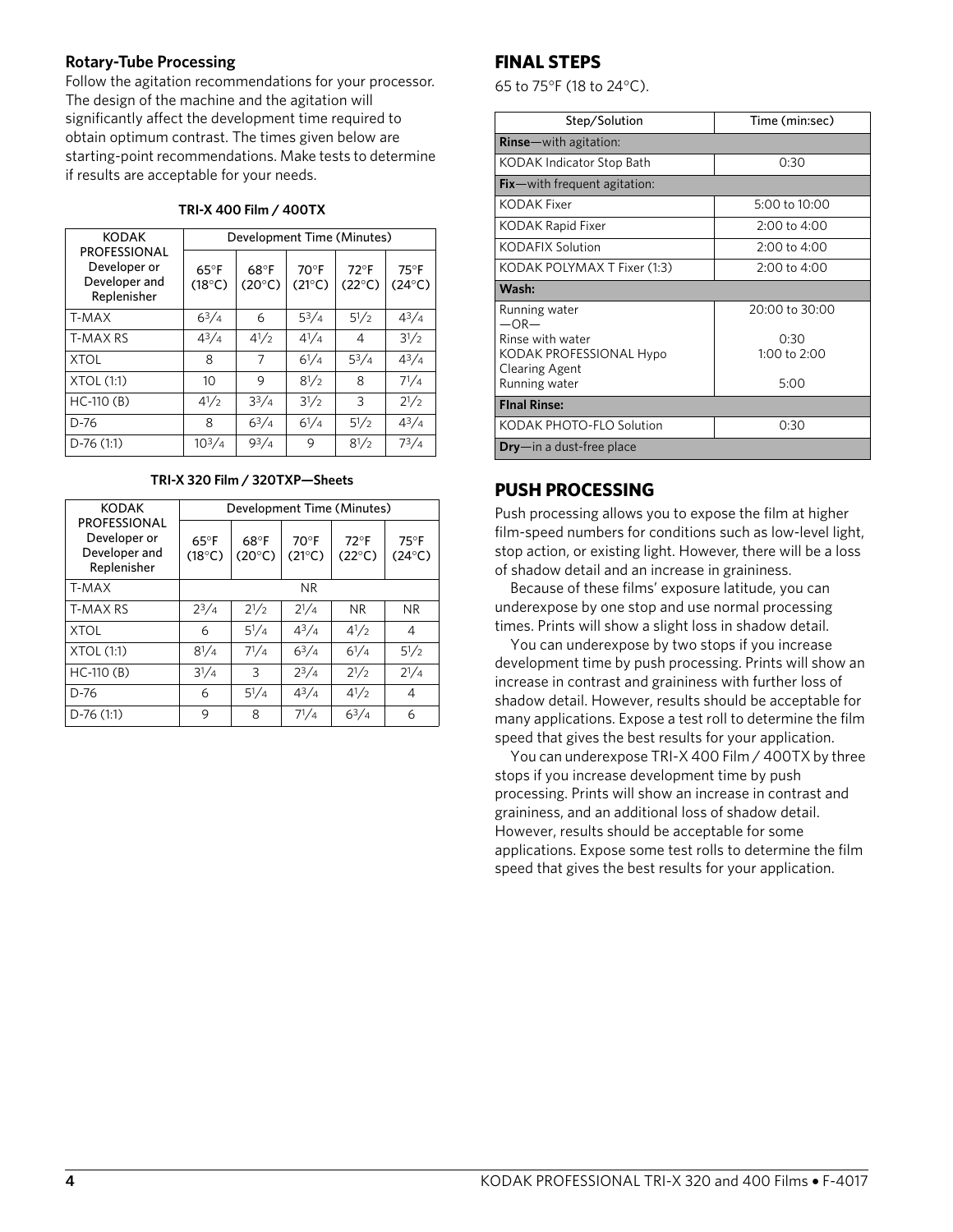#### **TRI-X 400 Film / 400TX**

| <b>KODAK</b>                                                        | Small Tank; Agitation at 30-second intervals |                                   |                                   |                                                             |                                                             |                                   |                         |                                 |                                   |                                   |  |  |
|---------------------------------------------------------------------|----------------------------------------------|-----------------------------------|-----------------------------------|-------------------------------------------------------------|-------------------------------------------------------------|-----------------------------------|-------------------------|---------------------------------|-----------------------------------|-----------------------------------|--|--|
| <b>PROFESSIONAL</b><br>Developer or<br>Developer and<br>Replenisher |                                              |                                   |                                   | El 1600 (2-Stop Push Process)<br>Development Time (Minutes) | El 3200 (3-Stop Push Process)<br>Development Time (Minutes) |                                   |                         |                                 |                                   |                                   |  |  |
|                                                                     | $65^{\circ}$ F<br>$(18^{\circ}C)$            | $68^{\circ}$ F<br>$(20^{\circ}C)$ | $70^{\circ}$ F<br>$(21^{\circ}C)$ | $72^{\circ}$ F<br>$(22^{\circ}C)$                           | $75^{\circ}$ F<br>$(24^{\circ}C)$                           | $65^{\circ}$ F<br>$(18^{\circ}C)$ | 68°F<br>$(20^{\circ}C)$ | $70^\circ F$<br>$(21^{\circ}C)$ | $72^{\circ}$ F<br>$(22^{\circ}C)$ | $75^{\circ}$ F<br>$(24^{\circ}C)$ |  |  |
| T-MAX                                                               | $9^{1}/2$                                    | $8^{3}/4$                         | $8^{1}/4$                         | $7^3/4$                                                     | 7                                                           | N <sub>R</sub>                    | NR.                     | <b>NR</b>                       | <b>NR</b>                         | $8^{1}/4$                         |  |  |
| <b>T-MAX RS</b>                                                     | $8^{1}/2$                                    | $7^{3}/4$                         | $7^{1}/4$                         | $6^{3}/4$                                                   | 6                                                           |                                   | $9^{1}/2$               | 9                               | $8^{1}/4$                         | $7^{1/2}$                         |  |  |
| $HC-110(B)$                                                         | 7                                            | 6                                 | $5^{1}/2$                         | 5                                                           | $4^{1}/4$                                                   |                                   |                         |                                 |                                   |                                   |  |  |
| $D-76$                                                              | $11^{1}/4$                                   | $9^{1}/2$                         | $8^{3}/4$                         | $7^3/4$                                                     | $6^{1}/2$                                                   | $12^{3}/4$                        | 11                      | $9^{3}/4$                       | 9                                 | $7^{1/2}$                         |  |  |
| $D-76(1:1)$                                                         | $14^{3}/4$                                   | $13^{1}/4$                        | $12^{1/2}$                        | $11^3/4$                                                    | $10^3/4$                                                    | $17^{1/2}$                        | 16                      | 15                              | $14^{1}/4$                        | $12^3/4$                          |  |  |
| <b>XTOL</b>                                                         | $11^{1}/4$                                   | $9^{3}/4$                         | $8^{3}/4$                         | 8                                                           | $6^{3}/4$                                                   |                                   | $11^{1/2}$              | $10^{1/2}$                      | $9^{1}/2$                         | 8                                 |  |  |
| <b>XTOL (1:1)</b>                                                   | $14^{1/2}$                                   | $13^{1}/4$                        | $12^{1}/4$                        | $11^{1/2}$                                                  | $10^{1/2}$                                                  |                                   | $15^{1/2}$              | $14^{1/2}$                      | $13^3/4$                          | $12^{1}/4$                        |  |  |

NR = Not Recommended.

#### **TRI-X 400 Film / 400TX**

| <b>KODAK</b>                 | Large Tank; Agitation at 1-minute intervals                 |                         |                          |                                  |                                   |                                                             |                         |                        |                          |                                   |
|------------------------------|-------------------------------------------------------------|-------------------------|--------------------------|----------------------------------|-----------------------------------|-------------------------------------------------------------|-------------------------|------------------------|--------------------------|-----------------------------------|
| PROFESSIONAL<br>Developer or | El 1600 (2-Stop Push Process)<br>Development Time (Minutes) |                         |                          |                                  |                                   | El 3200 (3-Stop Push Process)<br>Development Time (Minutes) |                         |                        |                          |                                   |
| Developer and<br>Replenisher | $65^{\circ}$ F<br>$(18^{\circ}C)$                           | 68°F<br>$(20^{\circ}C)$ | $70^{\circ}$ F<br>(21°C) | $72^{\circ}F$<br>$(22^{\circ}C)$ | $75^{\circ}$ F<br>$(24^{\circ}C)$ | $65^{\circ}$ F<br>(18°C)                                    | 68°F<br>$(20^{\circ}C)$ | $70^\circ F$<br>(21°C) | $72^{\circ}$ F<br>(22°C) | $75^{\circ}$ F<br>$(24^{\circ}C)$ |
| T-MAX RS                     |                                                             | $8^{3}/4$               | 8                        | $7^{1/2}$                        |                                   |                                                             |                         |                        |                          |                                   |
| $HC-110(B)$                  | 8                                                           | $6^{3}/4$               | $6^{1}/4$                | $5^{1}/2$                        | $4^{3}/4$                         |                                                             |                         |                        |                          |                                   |
| D-76                         | $12^{1/2}$                                                  | $10^3/4$                | $9^{3}/4$                | $8^{3}/4$                        | $7^{1/2}$                         |                                                             |                         |                        |                          |                                   |
| <b>XTOL</b>                  | $12^3/4$                                                    | 11                      | $9^{3}/4$                | 9                                | $7^{1/2}$                         | $15^{1}/4$                                                  | 13                      | $11^3/4$               | $10^{1/2}$               | 9                                 |

#### **TRI-X 400 Film / 400TX**

| <b>KODAK</b>                        | Rotary Tube; Continuous agitation |                         |                                                             |                                   |                                 |                                                             |                         |                                 |                                  |                                   |
|-------------------------------------|-----------------------------------|-------------------------|-------------------------------------------------------------|-----------------------------------|---------------------------------|-------------------------------------------------------------|-------------------------|---------------------------------|----------------------------------|-----------------------------------|
| <b>PROFESSIONAL</b><br>Developer or |                                   |                         | El 1600 (2-Stop Push Process)<br>Development Time (Minutes) |                                   |                                 | El 3200 (3-Stop Push Process)<br>Development Time (Minutes) |                         |                                 |                                  |                                   |
| Developer and<br>Replenisher        | $65^{\circ}$ F<br>$(18^{\circ}C)$ | 68°F<br>$(20^{\circ}C)$ | $70^{\circ}$ F<br>$(21^{\circ}C)$                           | $72^{\circ}$ F<br>$(22^{\circ}C)$ | $75^\circ F$<br>$(24^{\circ}C)$ | $65^{\circ}$ F<br>$(18^{\circ}C)$                           | 68°F<br>$(20^{\circ}C)$ | $70^\circ F$<br>$(21^{\circ}C)$ | $72^{\circ}F$<br>$(22^{\circ}C)$ | $75^{\circ}$ F<br>$(24^{\circ}C)$ |
| T-MAX                               | $9^{1}/2$                         | $8^{3}/4$               | $8^{1}/4$                                                   | $7^3/4$                           | 7                               | NR.                                                         | <b>NR</b>               | <b>NR</b>                       | <b>NR</b>                        | $8^{1}/4$                         |
| <b>T-MAX RS</b>                     | $8^{1}/2$                         | $7^{3}/4$               | $7^{1}/4$                                                   | $6^{3}/4$                         | 6                               |                                                             | $9^{1}/2$               | 9                               | $8^{1}/4$                        | $7^{1}/2$                         |
| $HC-110(B)$                         | 7                                 | 6                       | $5^{1}/2$                                                   | 5                                 | $4^{1}/4$                       |                                                             |                         |                                 |                                  |                                   |
| D-76                                | $11^{1}/4$                        | $9^{1}/2$               | $8^{3}/4$                                                   | $7^3/4$                           | $6^{1}/2$                       | $12^3/4$                                                    | 11                      | $9^{3}/4$                       | 9                                | $7^{1}/2$                         |
| $D-76(1:1)$                         | $14^{3}/4$                        | $13^{1}/4$              | $12^{1/2}$                                                  | $11^3/4$                          | $10^3/4$                        | $17^{1/2}$                                                  | 16                      | 15                              | $14^{1}/4$                       | $12^{3}/4$                        |
| <b>XTOL</b>                         | $11^{1}/4$                        | $9^{3}/4$               | $8^{3}/4$                                                   | 8                                 | $6^{3}/4$                       |                                                             | $11^{1/2}$              | $10^{1/2}$                      | $9^{1}/2$                        | 8                                 |
| XTOL (1:1)                          | $14^{1/2}$                        | $13^{1}/4$              | $12^{1}/4$                                                  | $11^{1/2}$                        | $10^{1/2}$                      |                                                             | $15^{1}/2$              | $14^{1/2}$                      | 13 <sup>3</sup> /4               | $12^{1}/4$                        |

NR = Not Recommended.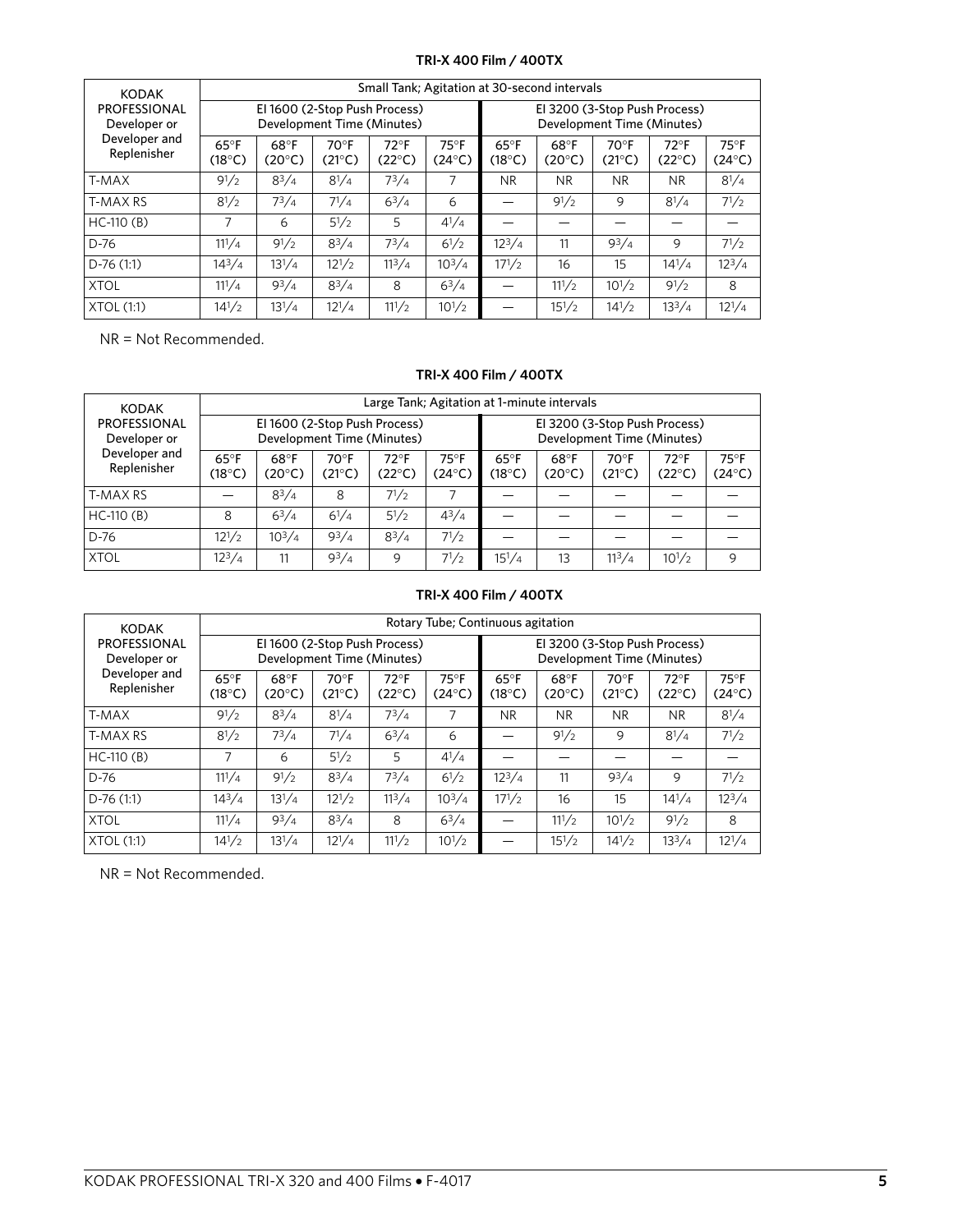#### **TRI-X 320 Film / 320TXP—Sheets**

|                                     | Tray; Continuous agitation                                  |                                 |                         |                                  |                                   |  |  |  |
|-------------------------------------|-------------------------------------------------------------|---------------------------------|-------------------------|----------------------------------|-----------------------------------|--|--|--|
| <b>KODAK</b><br><b>PROFESSIONAL</b> | El 1250 (2-Stop Push Process)<br>Development Time (Minutes) |                                 |                         |                                  |                                   |  |  |  |
| Developer                           | $65^{\circ}$ F<br>$(18^{\circ}C)$                           | $68^\circ F$<br>$(20^{\circ}C)$ | 70°F<br>$(21^{\circ}C)$ | $72^{\circ}F$<br>$(22^{\circ}C)$ | $75^{\circ}$ F<br>$(24^{\circ}C)$ |  |  |  |
| <b>XTOL</b>                         | $9^{3}/_{4}$                                                | $8^{3}/4$                       | 8                       | $7^{1/2}$                        | $6^{1}/2$                         |  |  |  |
| XTOL (1:1)                          | $13^{1}/2$                                                  | 12                              |                         | $10^{1/4}$                       | $R^3/4$                           |  |  |  |

#### **TRI-X 320 Film / 320TXP—Sheets**

|                                     | Large Tank; Agitation at 1-minute intervals                 |               |                                 |                                   |                                   |  |  |
|-------------------------------------|-------------------------------------------------------------|---------------|---------------------------------|-----------------------------------|-----------------------------------|--|--|
| <b>KODAK</b><br><b>PROFESSIONAL</b> | El 1250 (2-Stop Push Process)<br>Development Time (Minutes) |               |                                 |                                   |                                   |  |  |
| Developer                           | $65^{\circ}F$<br>(18°C)                                     | 68°F<br>(20°C | $70^\circ F$<br>$(21^{\circ}C)$ | $72^{\circ}$ F<br>$(22^{\circ}C)$ | $75^{\circ}$ F<br>$(24^{\circ}C)$ |  |  |
|                                     | $12^{1/4}$                                                  | $10^{3}/4$    | 10                              |                                   |                                   |  |  |

#### **TRI-X 320 Film / 320TXP—Sheets**

|                                     | Rotary Tube; Continuous agitation                           |                         |                         |                                  |                                   |  |  |
|-------------------------------------|-------------------------------------------------------------|-------------------------|-------------------------|----------------------------------|-----------------------------------|--|--|
| <b>KODAK</b><br><b>PROFESSIONAL</b> | El 1250 (2-Stop Push Process)<br>Development Time (Minutes) |                         |                         |                                  |                                   |  |  |
| Developer                           | $65^{\circ}$ F<br>$(18^{\circ}C)$                           | 68°F<br>$(20^{\circ}C)$ | 70°F<br>$(21^{\circ}C)$ | $72^{\circ}F$<br>$(22^{\circ}C)$ | $75^{\circ}$ F<br>$(24^{\circ}C)$ |  |  |
| XTOL                                | $8^{1/2}$                                                   | $7^{1/2}$               |                         | $6^{1/2}$                        | $5^3/4$                           |  |  |
| XTOL (1:1)                          | $11^3/4$                                                    | $10^{1/2}$              | $9^{1/2}$               | $8^{3}/_{4}$                     | 73/л                              |  |  |

## **MACHINE PROCESSING**

#### **Large Tank Rack-and-Tank Processors**

The development times for large-tank rack-and-tank processors are based on a machine speed that transfers the film every 2 minutes. The times given below are starting-point recommendations for KODAK PROFESSIONAL T-MAX RS Developer and Replenisher and KODAK PROFESSIONAL XTOL Developer. Make tests to determine if results are acceptable for your needs.

| Large-Tank Rack-and-Tank Processing         |            |                                                                                     |                                                             |  |  |  |
|---------------------------------------------|------------|-------------------------------------------------------------------------------------|-------------------------------------------------------------|--|--|--|
| <b>KODAK</b><br><b>PROFESSIONAL</b><br>Film | FI         | <b>KODAK</b><br><b>PROFESSIONAL</b><br>Developer or<br>Developer and<br>Replenisher | Time (min)<br>at 72 $\mathrm{^{\circ}F}$<br>$(22^{\circ}C)$ |  |  |  |
| <b>TRI-X 320</b><br>(rolls and sheets)      | 320<br>640 | T-MAX RS                                                                            | 4 to 6                                                      |  |  |  |
| <b>TRI-X 400</b>                            | 400<br>800 | T-MAX RS<br>D-76<br><b>IOTX</b>                                                     | $4$ to 6<br>5 to 7<br>5 to 7                                |  |  |  |

#### **Replenishment Rates**

T-MAX RS Developer and Replenisher—Add 45 mL (1.5 ounces) of replenisher solution for each 135-36 or 120 roll or 8 x 10-inch sheet of film processed. Stir or recirculate the solution after each addition of replenisher solution.

**Note:** Do not use T-MAX RS Developer and Replenisher to replenish T-MAX Developer. They are not designed to work together.

XTOL Developer—Add 70 mL (2.4 ounces) of replenisher solution for each 135-36 or 120 roll or 8 x 10-inch sheet of film processed. Stir or recirculate the solution after each addition of replenisher solution.

## **RETOUCHING**

You can retouch KODAK PROFESSIONAL TRI-X 400 Film (135 and 120 sizes) on the emulsion side. You can retouch KODAK PROFESSIONAL TRI-X 320 Film (sheet sizes) by applying liquid dyes to the base or emulsion side.

## **IMAGE STRUCTURE**

The data in this section is based on development in KODAK HC-110 Developer (Dilution B), 68°F (20°C).

| <b>KODAK Film</b>                 | Diffuse rms<br>Granularity* |
|-----------------------------------|-----------------------------|
| KODAK PROFESSIONAL TRI-X 400 Film | 17 (fine)                   |
| KODAK PROFESSIONAL TRI-X 320 Film | 16 (fine)                   |

\* Read at a net diffuse density of 1.0, using a 48-micrometre aperture, 12x magnification.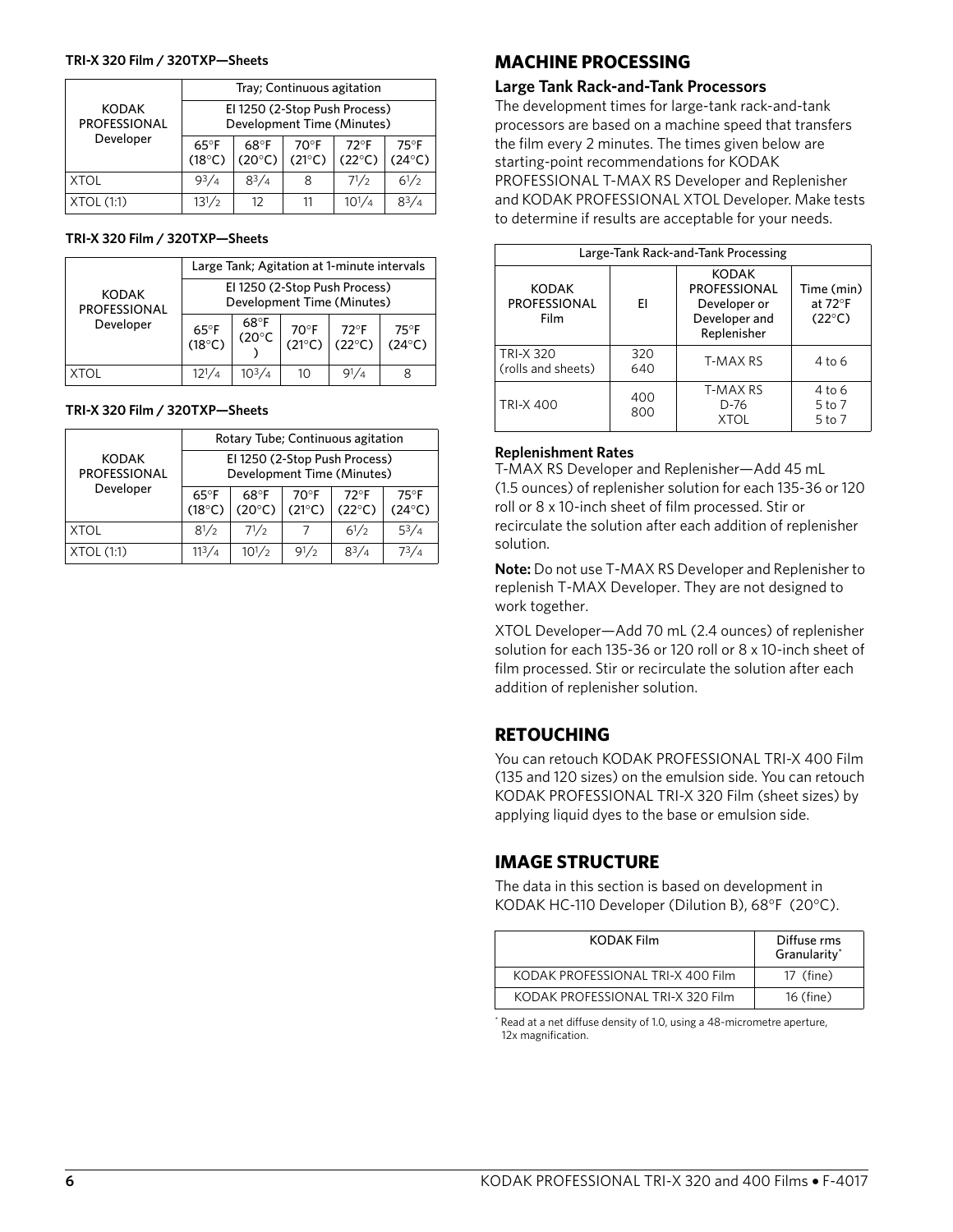

**Characteristic Curves KODAK PROFESSIONAL TRI-X 400 Film / 400TX, 35 mm**



**Characteristic Curves KODAK PROFESSIONAL TRI-X 400 Film / 400TX, 120-size**

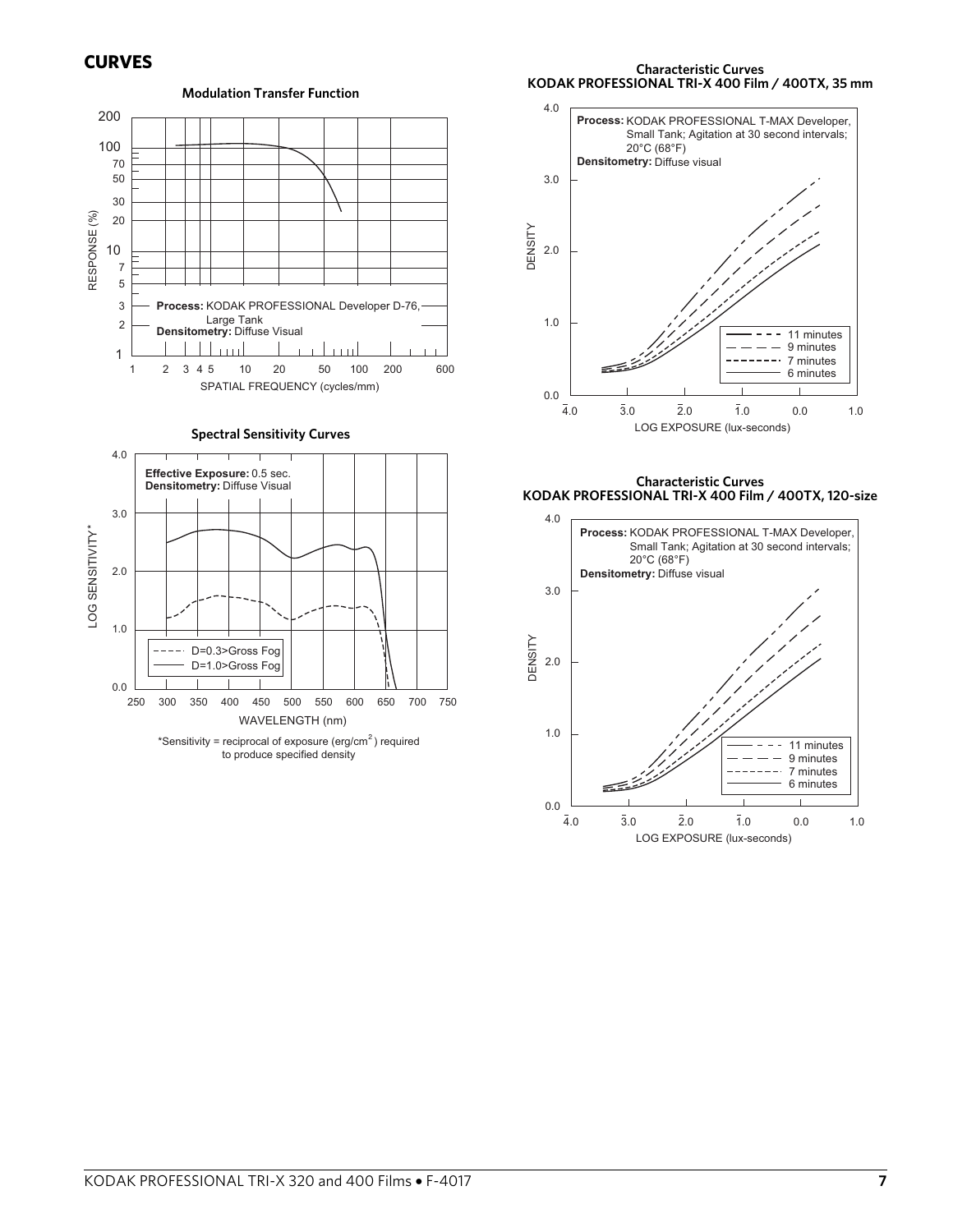**Characteristic Curves KODAK PROFESSIONAL TRI-X 400 Film / 400TX, 35 mm**



**Contrast Index Curves KODAK PROFESSIONAL TRI-X 400 Film / 400TX, 35 mm and 120-size**



**Characteristic Curves KODAK PROFESSIONAL TRI-X 400 Film / 400TX, 120-size**



**Characteristic Curves KODAK PROFESSIONAL TRI-X 320 Film / 320TXP, Sheets**